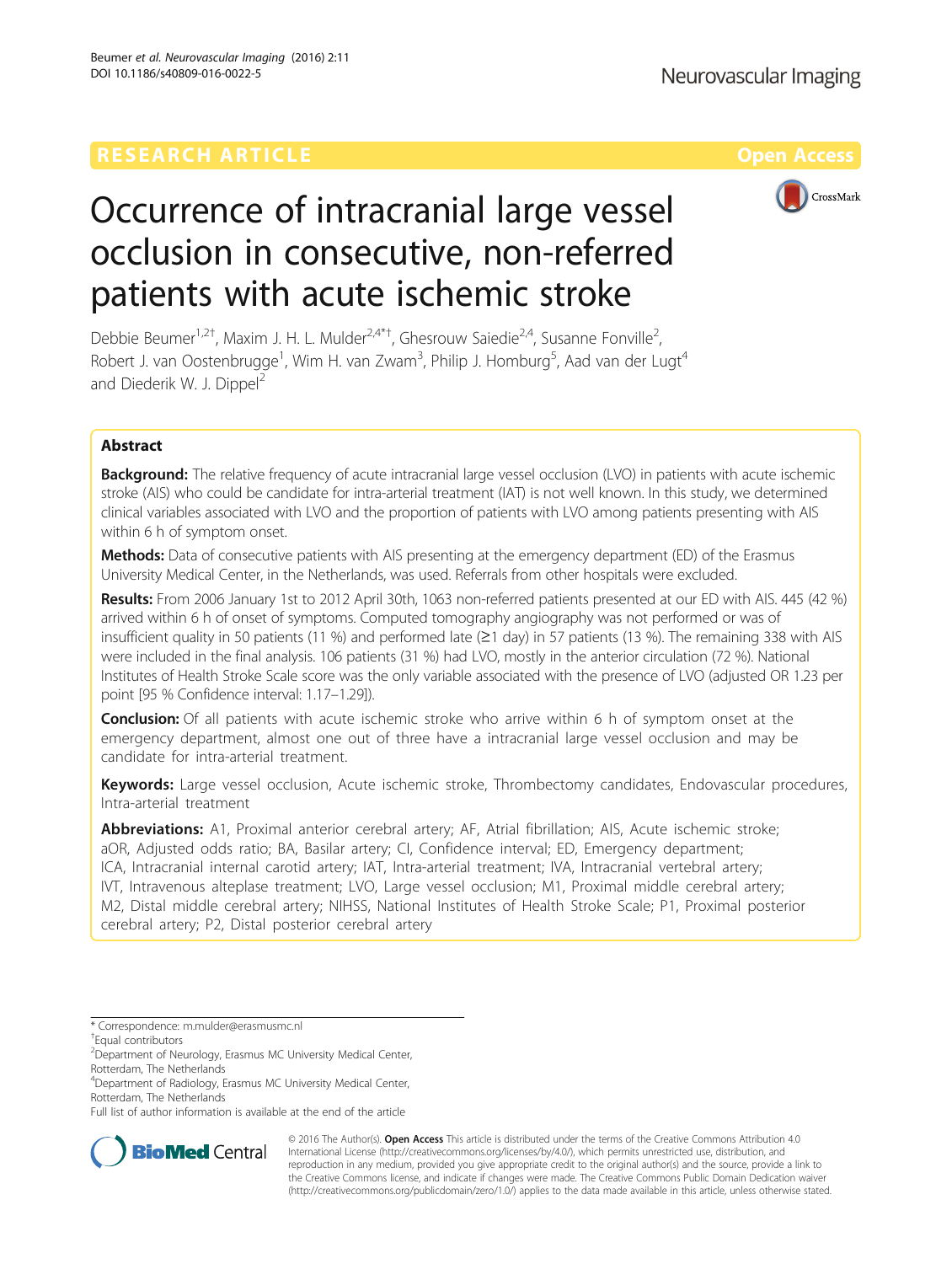## Background

Recently published randomized clinical trials showed that intra-arterial treatment (IAT) with retrievable stents for acute ischemic stroke (AIS) was safe and effective in patients with acute intracranial large vessel occlusion (LVO) if they were treated within [6](#page-4-0) h of symptom onset  $[1-6]$  $[1-6]$  $[1-6]$ . Updated guidelines indicate that IAT is now standard of care for AIS patients with LVO [\[7](#page-4-0), [8](#page-4-0)]. This has great impact on stroke care providers, as the number of performed procedures increases rapidly and resources are limited. To estimate the number of candidates for IAT, it is important to know how many patients with AIS present with LVO.

Observational studies report that 10–61 % of the patients who present at the emergency department (ED) with presumed AIS have LVO. However, these studies did not include unselected, consecutive patients [[9\]](#page-4-0), did not use appropriate neuro-imaging in all patients [\[10\]](#page-4-0), included patients who were transferred from other hospitals [[11](#page-4-0), [12\]](#page-4-0), or used a restricted time window [[13](#page-4-0)].

Knowledge of the occurrence of LVO is important clinically, for manpower planning and for resource allocation. In this study we describe the occurrence of LVO cases in a consecutive population of all AIS patients admitted to emergency department (ED) within 6 h after onset of symptoms. Moreover, we evaluate clinical predictors of LVO.

## Methods

## **Patients**

This retrospective single center study of a consecutive patient cohort was executed by the Erasmus University Medical Center, Rotterdam, the Netherlands. The patient population represents an urban population in a large city, where stroke patients are referred from general practitioners and other centers. Patients with AIS were identified from our Erasmus Stroke Registry, which is operational since 1990. All patients admitted to the ED with a presumed diagnosis of acute stroke are seen by a neurologist or a resident in neurology as part of clinical routine. Patients with AIS were entered into the registry after review and confirmation of the diagnosis by a vascular neurologist. For the present study electronical medical charts and imaging were used. No additional data collection was performed and institutional review board was not needed. All non-referral patients with AIS in the period of From 2006 January 1st to 2012 April 30th who were admitted to the ED were included. Patients had to be 18 years or older. Patients arriving later than 6 h after onset of symptoms at the emergency department were excluded. Patients who did not receive a Computed Tomography Angiography (CTA) or in whom the CTA was of insufficient quality, and patients in whom a CTA was made more than 24 h after intravenous alteplase treatment (IVT) or more than 48 h after stroke onset were also excluded from the present study. Magnetic resonance imaging was never used instead of CTA.

## Clinical variables

We determined the clinical location of the occlusion by categorizing symptoms, described by the attending neurologist or resident in neurology in the medical chart, as belonging to occlusion in the territory of the right or left carotid artery or the vertebrobasilar arteries. Furthermore, the National Institutes of Health Stroke Scale (NIHSS) on admission and time from onset of symptoms to arrival at the ED were assessed. Data on medical history were collected from medical records of the patients. The diagnosis of atrial fibrillation (AF) could be based on pre-existing AF, identified through medical history and de novo AF during hospitalization. All patients were monitored during the first 24 h after AIS and the diagnosis of de novo AF was confirmed by 12-lead ECG. The diagnosis of previous stroke was based on history, transient ischemic attack was not included.

#### CTA acquisition and analysis

CTA was performed with a 16-slice multidetector CT (MDCT) scanner (Siemens, Sensation 16, Erlangen, Germany), a 64-slice MDCT scanner (Siemens, Sensation 64, Erlangen, Germany) or a 128 slice MDCT scanner (Siemens, Definition AS, Erlangen, Germany) with a standardized optimized contrast-enhanced protocol (100–120 kVp, collimation 16×0.75 mm, 64×0.6 mm, or  $128\times0.6$  mm, pitch ≤1) [\[14](#page-4-0), [15](#page-5-0)]. The CTA scan ranged from the ascending aorta to the intracranial circulation. Contrast material was given in a bolus of 80 ml (Iodixanol 320 mg/ml, Visipaque, Amersham Health, Little Chalfont, UK), followed by a 40 ml saline bolus chaser. The injection rate was 4 ml/s for both Iodixanol and saline. At the level of the ascending aorta contrast material passage was detected by real time bolus tracking followed by data acquisition. The images were reconstructed by a 100 mm field of view, matrix size 512×512 (real in-plane resolution 0.6x0.6 mm), slice thickness ≤1.0 mm, increment ≤0.6 mm and with an intermediate reconstruction algorithm.

CTA images were sent to a stand-alone workstation (Leonardo, Siemens Medical Solutions, Forchheim, Germany) with dedicated 3D analysis software, and were assessed by experts (GS, PH, AL) who had no clinical information other than a clinical diagnosis of AIS. Of all CTAs the extracranial and intracranial circulation were evaluated blinded without knowledge of the clinical data with multiplanar reformatting software, which allows also reconstruction of sagittal, coronal, and oblique maximum intensity projections from axial sections.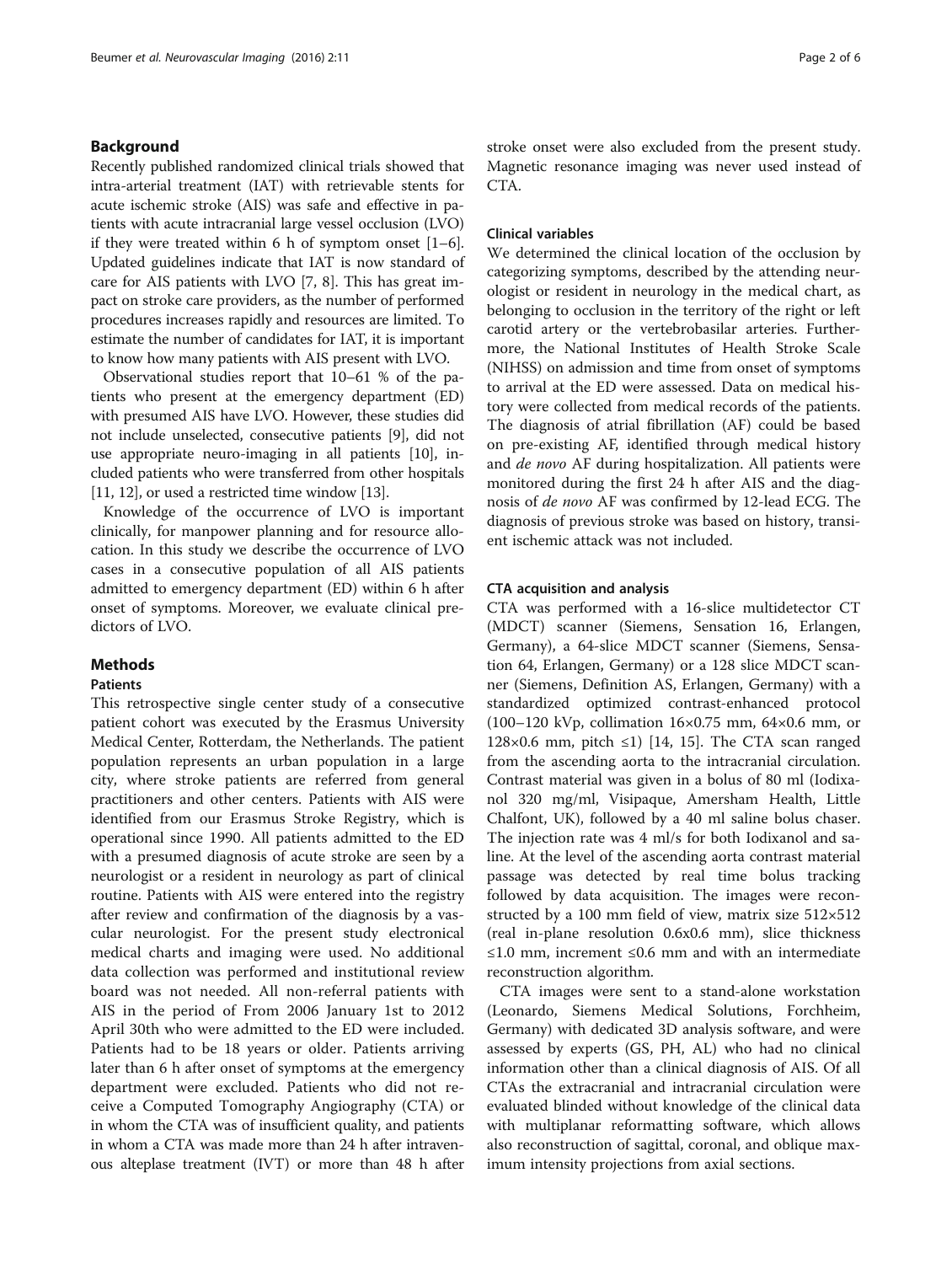The location of LVO was categorized as: intracranial internal carotid artery (ICA), anterior cerebral artery (A1 segment), proximal middle cerebral artery (M1 segment), distal middle cerebral artery (M2 segment), intracranial vertebral artery (IVA), basilar artery (BA), proximal posterior cerebral artery (P1 segment), distal posterior cerebral artery (P2 segment). Patients suffering from occlusions in multiple segments were categorized by their most proximal intracranial occlusion at the level of the circle of Willis. In addition, occlusions in the extracranial carotid artery and vertebral artery were assessed.

## Outcome

LVO was defined as an occlusion in one of the intracranial arteries (ICA, A1, M1, M2, IVA, BA, P1 and P2), accompanied by clinical symptoms that could be attributed to ischemia in the territory of the occluded artery.

#### Statistical analysis

We used cross tabulation, univariable and multivariable logistic regression analysis. We expressed associations as odds ratios with 95 % confidence intervals (CIs). Statistical analyses were performed with Stata/SE 14.1 (Stata-Corp. Texas. USA). We considered NIHSS, previous ischemic stroke and AF as possible predictors of occlusion, and we adjusted for age, gender and time to ED.

## Results

Over a 6-year period 1063 patients with AIS were admitted to our ED. Of these 1063 patients, 618 (53 %) were excluded because they arrived more than 6 h after onset of symptoms at the emergency department (Fig. 1).

Of the 445 patients who presented within 6 h after onset of symptoms CTA was not performed or of insufficient quality in 50 patients (11 %), and CTA was performed  $\geq 24$  h after IVT or  $\geq 48$  h after stroke onset in 57 patients (13 %) (Fig. 1). Most of these 107 patients with no or late CTA were admitted in the early phase after implementation of acute CTA in AIS patients (2006–2008). Clinical characteristics, including NIHSS at baseline in these 107 patients (median = 5; IQR:2–12) were similar to the total 338 patients (median  $= 5$ ; IQR:2–11) with CTA in the acute phase ( $p = 0.67$ ). Of the remaining 338 patients with clinical symptoms of AIS, 106 patients (31 %) had LVO. These patients had a mean age of  $64 \pm 15$  years and 53 patients (50 %) were male (Table [1](#page-3-0)). The median NIHSS on admission was 13 (6– 18). Of these, 77 patients (73 %) had an occlusion in the anterior circulation and 29 patients (27 %) had an occlusion in the posterior circulation (Table [2\)](#page-3-0).

#### Clinical predictors of LVO

Only admission NIHSS was associated with LVO (adjusted Odds Ratio (aOR) = 1.23 per NIHSS point increase [95 % CI: 1.17–1.29]) (Table [1](#page-3-0)). Patients with NIHSS of 1 or 2 had a 10 % likelihood of LVO (Fig. [2](#page-3-0)). A score of exactly 12 points on NIHSS indicates a likelihood of 50 % for LVO. When NIHSS  $\ge$ 12, likelihood of LVO is 75 %. NIHSS of 7 and above corresponds with a > 50 % likelihood of LVO. When NIHSS  $\geq$  20, 21 (91 %) of 23 patients had LVO. Of the two patients with NIHSS  $\geq$  20 without LVO, one had had a previous stroke, with consequently a pre-stroke modified Rankin Scale score of 3 with a spastic hemiparesis; new stroke symptoms

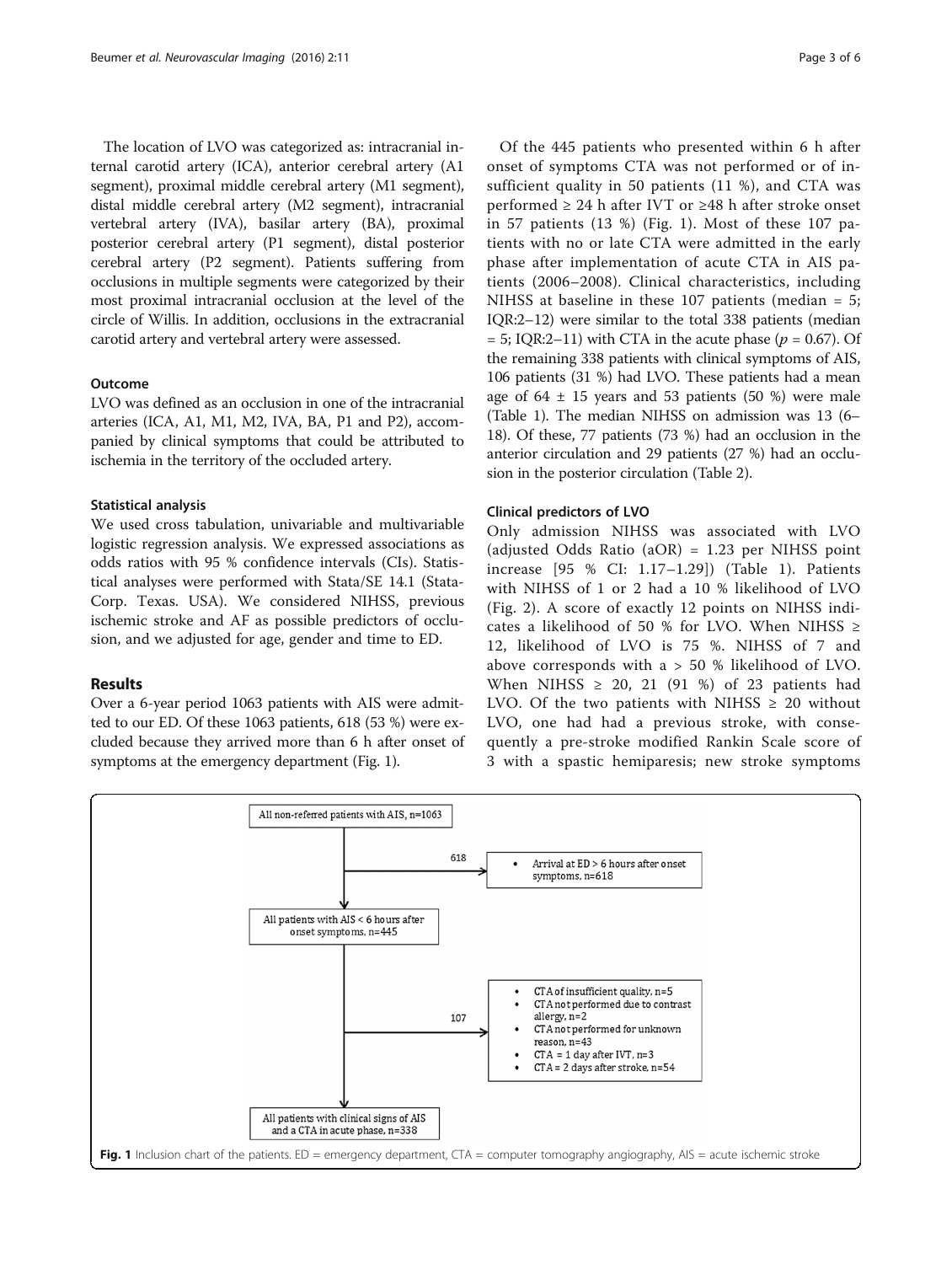| and without acute intracranial large vessel occlusion (LVO) |                     |                       |            |
|-------------------------------------------------------------|---------------------|-----------------------|------------|
|                                                             | I VO<br>$(n = 106)$ | No IVO<br>$(n = 232)$ | $P$ -value |
| Age (years), mean (SD)                                      | 64 (15)             | 62 (16)               | 0.26       |
| Male sex, $n$ $(\%)$                                        | 53 (50 %)           | 116 (50 %)            | 1.00       |
| Caucasian ethnicity, n (%)                                  | 81 (76 %)           | 184 (79 %)            | 0.55       |
| Systolic blood pressure, mean (SD)                          | 161 (38)            | 167(33)               | 0.16       |
| Diastolic blood pressure, mean (SD)                         | 85 (21)             | 89 (19)               | 0.11       |
| BMI (kg/m <sup>2</sup> ), mean (SD)                         | 28 (3.8)            | 27(5.1)               | 0.50       |
| Glucose (mmol/L), mean (SD)                                 | 7.6(2.4)            | 7.3(2.8)              | 0.33       |
| Previous ischemic stroke, n (%)                             | 18 (17 %)           | 52 (23 %)             | 0.22       |
| Previous heart disease, n (%)                               | 14 (13 %)           | 41 (18 %)             | 0.28       |
| Atrial fibrillation, n (%)                                  | 14 (13 %)           | 19 (8 %)              | 0.16       |
| NIHSS on admission, median (IQR)                            | 13 (6-18)           | $3(2-7)$              | < 0.01     |

<span id="page-3-0"></span>Table 1 Baseline characteristics of the study population with

All patients arrived at the emergency department within 6 h after onset of symptoms and received a CT-angiography of the intracranial circle of Willis in the acute phase. NIHSS on admission significantly differed between both groups

BMI body mass index, NIHSS National Institutes of Health Stroke Scale. NIHSS on admission significantly differed between both groups

were aphasia and facial palsy. The other patient who had a NIHSS score of 22, experienced rapid recovery without IVT. No association was found between the presence of LVO and AF (aOR = 1.10 [95 % CI: 0.43–2.79]) or previous ischemic stroke  $(aOR = 0.69)$ [95 % CI: 0.34–1.44]) (Table 1).

Table 2 Distribution and location of acute intracranial large vessel occlusion (LVO)

| Anatomical location LVO                                | Number and percentage of<br>total LVO ( $n = 106$ ) |  |
|--------------------------------------------------------|-----------------------------------------------------|--|
| Anterior circulation ( $n = 77$ )                      |                                                     |  |
| Anterior cerebral artery,<br>A1 segment, <i>n</i> (%)  | $\Omega$                                            |  |
| Intracranial carotid artery, $n$ (%)                   | 23 (22 %)                                           |  |
| Middle cerebral artery,<br>M1 segment, <i>n</i> (%)    | 38 (36 %)                                           |  |
| Middle cerebral artery,<br>M2 segment, <i>n</i> (%)    | 16 (15 %)                                           |  |
| Posterior circulation ( $n = 29$ )                     |                                                     |  |
| Intracranial vertebral artery, n (%)                   | 9(9%                                                |  |
| Posterior cerebral artery,<br>P1 segment, <i>n</i> (%) | 8 (8 %)                                             |  |
| Posterior cerebral artery,<br>P2 segment, $n$ (%)      | 3(2%)                                               |  |
| Basilar artery, n (%)                                  | 9 (9 %)                                             |  |

A1 first segment of anterior cerebral artery, M1 first segment of middle cerebral artery, M2 second segment of middle cerebral artery, P1 first segment of posterior cerebral artery, P2 second segment of the posterior cerebral artery



## Discussion

This study of an unselected non-referred consecutive cohort of AIS patients arriving at the ED within 6 h of symptom onset, showed that almost one out of three have LVO and may be IAT candidate.

## Clinical practice

Our study suggests that almost one third of all patients with AIS may be candidates for IAT, since they had LVO in the proximal anterior or posterior circulation and these LVO locations are currently treated in clinical practice in the Netherlands and registered in the MR CLEAN Registry ([www.mrclean-trial.org](http://www.mrclean-trial.org/)). This is in concordance with data from Copenhagen where 29 % had LVO. The population in the latter study was different from ours, since only IVT candidates were studied, which implies a restricted time window and extra criteria for candidates in comparison to IAT candidates [\[13](#page-4-0)]. However, both these estimates are based on a consecutive AIS population presenting at EDs. In two large and well documented studies from Bern, using an overlapping population, 40–61 % of patients had LVO [\[12](#page-4-0)]. However, these studies included patients who were referred from other centers, which implies selection and at least partly explains the higher proportion of patients with LVO. This makes it difficult to extrapolate these estimates to other settings.

Our results confirm that NIHSS score at baseline is the most important predictor of LVO, as reported previously [[12, 13](#page-4-0), [16](#page-5-0)]. We found that a vast majority (91 %) of patients with NIHSS  $\geq$  20 had LVO. This high percentage of occlusion in patients with severe clinical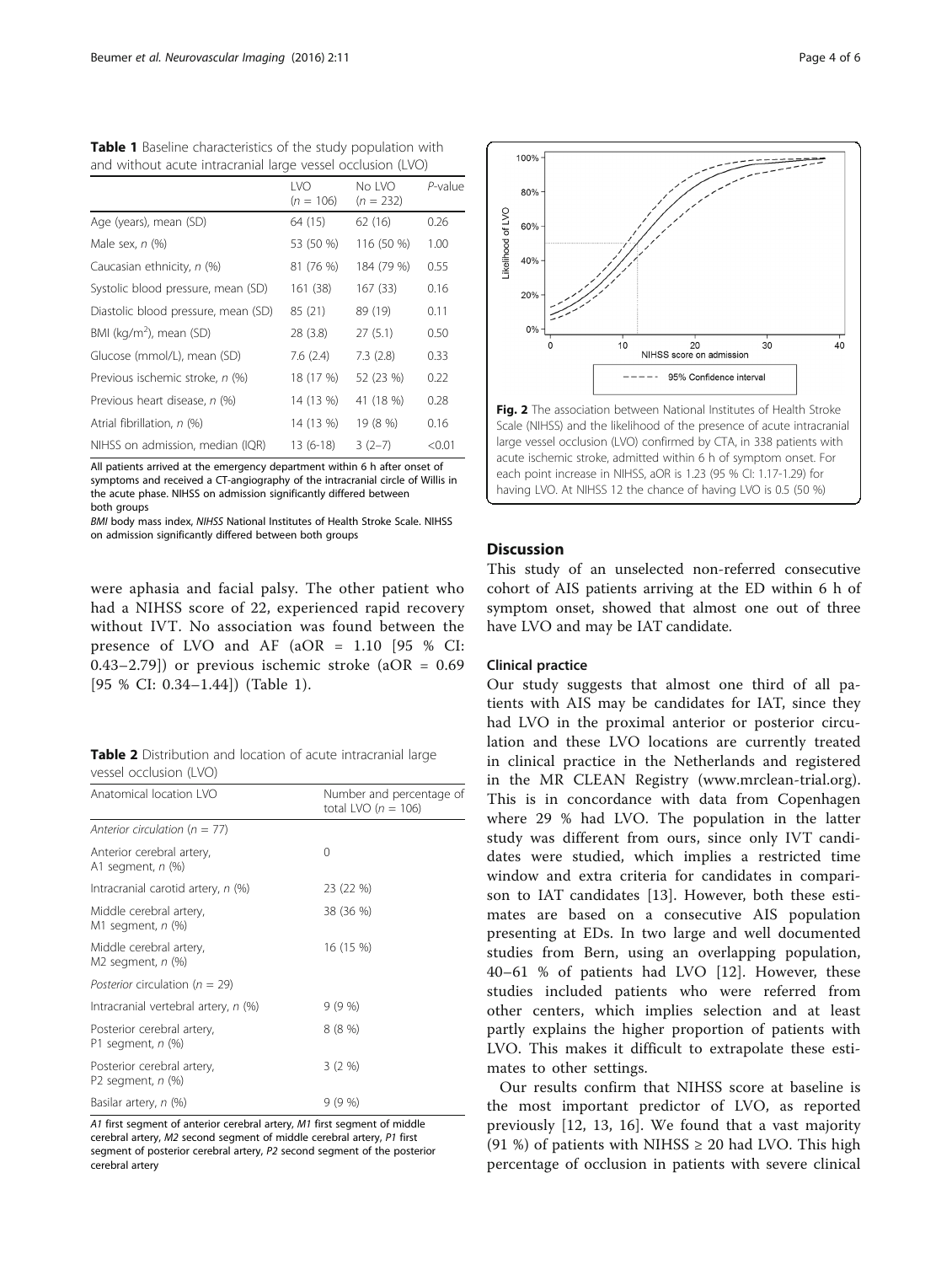<span id="page-4-0"></span>symptoms is in concordance with other studies, where more than 95 % of patients with NIHSS  $\geq$  20 had an occlusion [12, 13]. However, our study also emphasizes that patients with low NIHSS could have LVO.

#### Limitations

Several limitations may influence the generalizability of our study results. First, our study was a single center study in an academic hospital. However, our center is a centrally located comprehensive stroke center and it has no restrictions on access to the ED. We present a consecutive series of non-referred patients, which we believe is representative for any urban population in a large city like Rotterdam. Second, 107 patients (24 %) who presented at the ED within 6 h after symptom onset did not get a CTA in the acute phase. Most of these patients were admitted to our hospital in the first years after implementation of acute CTA in AIS patients, in 2006. In that early period CTA was sometimes performed later or not at all, despite being part of standard protocol. Most importantly there was no selection bias based on stroke severity as there was no difference in baseline NIHSS between the patients with and without CTA. Since NIHSS at baseline is the most important predictor of LVO, there is no reason to assume that the rate of LVO in these patients differs from in those who had CTA in the acute phase and were included in our analysis.

## Conclusion

Of all patients with acute ischemic stroke who arrive within 6 h of symptom onset at the emergency department, almost one out of three will have an intracranial large vessel occlusion and may be eligible for intra-arterial treatment.

#### Acknowledgements

None.

#### Funding

None.

#### Availability of data and materials

Data is not available publicly as this is a single center study where individual privacy could easily be compromised. For access to a minimal dataset the authors should be contacted.

#### Authors' contributions

DB & MM contributed equally to this paper: literature search, figures, study design, data analysis, data interpretation, writing. GS: data collection, data analysis & writing of first draft. SF & PH: data analysis & writing. RVO & WZ: study conception & critical review of the manuscript. DD & AL: study conception, data analysis & critical review of the manuscript. All authors read and approved the final manuscript.

#### Competing interests

DD was PI of the MR CLEAN trial, which was partly funded by the Dutch Heart Foundation and by unrestricted grants from AngioCare BV, Medtronic/Covidien/EV3®, MEDAC Gmbh/LAMEPRO, Penumbra Inc., Stryker®, and Top Medical/Concentric.

Erasmus MC received funds from Stryker® and Bracco Imaging® for consultations by DD. MUMC received funds from Stryker® and dePuySynthes® for consultations by WZ.

#### Consent for publication

N.A.

#### Ethics approval and consent to participate

For the present study electronical medical charts and imaging were used. No additional data collection was performed and institutional review board was not needed.

#### Author details

<sup>1</sup>Department of Neurology, Cardiovascular Research Institute Maastricht (CARIM), Maastricht University Medical Center, Maastricht, The Netherlands. <sup>2</sup>Department of Neurology, Erasmus MC University Medical Center, Rotterdam, The Netherlands. <sup>3</sup>Department of Radiology, Cardiovascular Research Institute Maastricht (CARIM), Maastricht University Medical Center, Maastricht, The Netherlands. <sup>4</sup> Department of Radiology, Erasmus MC University Medical Center, Rotterdam, The Netherlands. <sup>5</sup>Department of Rehabilitation, Erasmus MC University Medical Center, Rotterdam, The Netherlands.

#### Received: 9 August 2016 Accepted: 29 August 2016 Published online: 05 September 2016

#### References

- 1. Berkhemer OA, Fransen PS, Beumer D, et al. A randomized trial of intraarterial treatment for acute ischemic stroke. N Engl J Med. 2015;372:11–20.
- 2. Campbell BC, Mitchell PJ, Kleinig TJ, et al. Endovascular therapy for ischemic stroke with perfusion-imaging selection. N Engl J Med. 2015;372:1009–18.
- Goyal M, Demchuk AM, Menon BK, et al. Randomized assessment of rapid endovascular treatment of ischemic stroke. N Engl J Med. 2015;372:1019–30.
- 4. Goyal M, Menon BK, van Zwam WH, et al. Endovascular thrombectomy after large-vessel ischaemic stroke: a meta-analysis of individual patient data from five randomised trials. Lancet. 2016.
- 5. Jovin TG, Chamorro A, Cobo E, et al. Thrombectomy within 8 h after symptom onset in ischemic stroke. N Engl J Med. 2015;372:2296–306.
- 6. Saver JL, Goyal M, Bonafe A, et al. Stent-retriever thrombectomy after intravenous t-PA vs. t-PA alone in stroke. N Engl J Med. 2015;372:2285–95.
- 7. Casaubon LK, Boulanger JM, Blacquiere D, et al. Canadian Stroke Best Practice Recommendations: Hyperacute Stroke Care Guidelines, Update 2015. Int J Stroke. 2015;10:924–40.
- 8. Powers WJ, Derdeyn CP, Biller J, et al. 2015 American Heart Association/ American Stroke Association Focused Update of the 2013 Guidelines for the Early Management of Patients With Acute Ischemic Stroke Regarding Endovascular Treatment: A Guideline for Healthcare Professionals From the American Heart Association/American Stroke Association. Stroke. 2015;46:3020–35.
- 9. Smith WS, Lev MH, English JD, et al. Significance of large vessel intracranial occlusion causing acute ischemic stroke and TIA. Stroke. 2009;40:3834–40.
- 10. Weimar C, Goertler M, Harms L, Diener HC. Distribution and outcome of symptomatic stenoses and occlusions in patients with acute cerebral ischemia. Arch Neurol. 2006;63:1287–91.
- 11. Heldner MR, Hsieh K, Broeg-Morvay A, et al. Clinical prediction of large vessel occlusion in anterior circulation stroke: mission impossible? J Neurol. 2016;26:1633-40.
- 12. Heldner MR, Zubler C, Mattle HP, et al. National Institutes of Health stroke scale score and vessel occlusion in 2152 patients with acute ischemic stroke. Stroke. 2013;44:1153–7.
- 13. Hansen CK, Christensen A, Ovesen C, Havsteen I, Christensen H. Stroke severity and incidence of acute large vessel occlusions in patients with hyper-acute cerebral ischemia: results from a prospective cohort study based on CT-angiography (CTA). Int J Stroke. 2015;10:336–42.
- 14. de Monye C, Cademartiri F, de Weert TT, Siepman DA, Dippel DW, van Der Lugt A. Sixteen-detector row CT angiography of carotid arteries: comparison of different volumes of contrast material with and without a bolus chaser. Radiology. 2005;237:555–62.